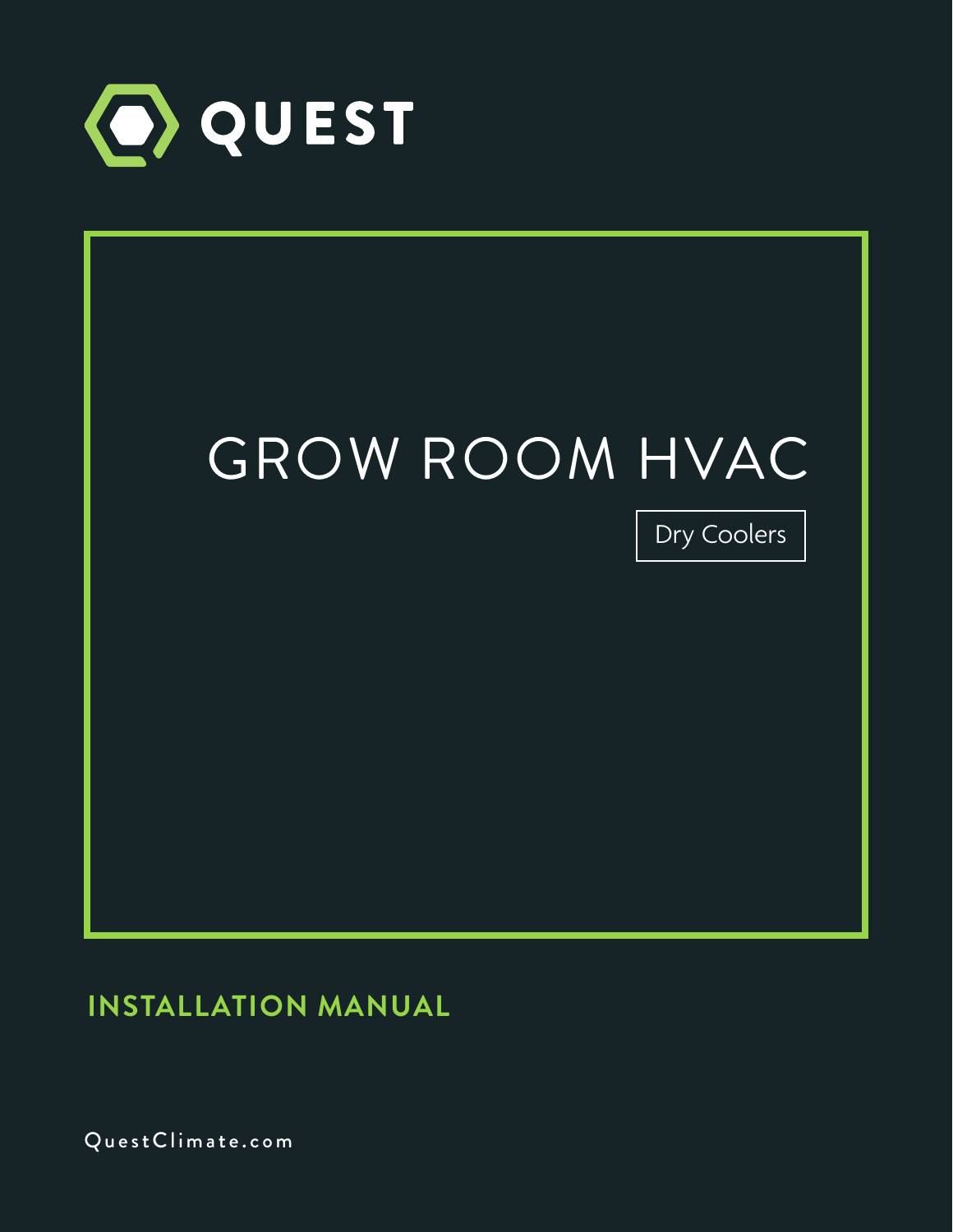# Table of Contents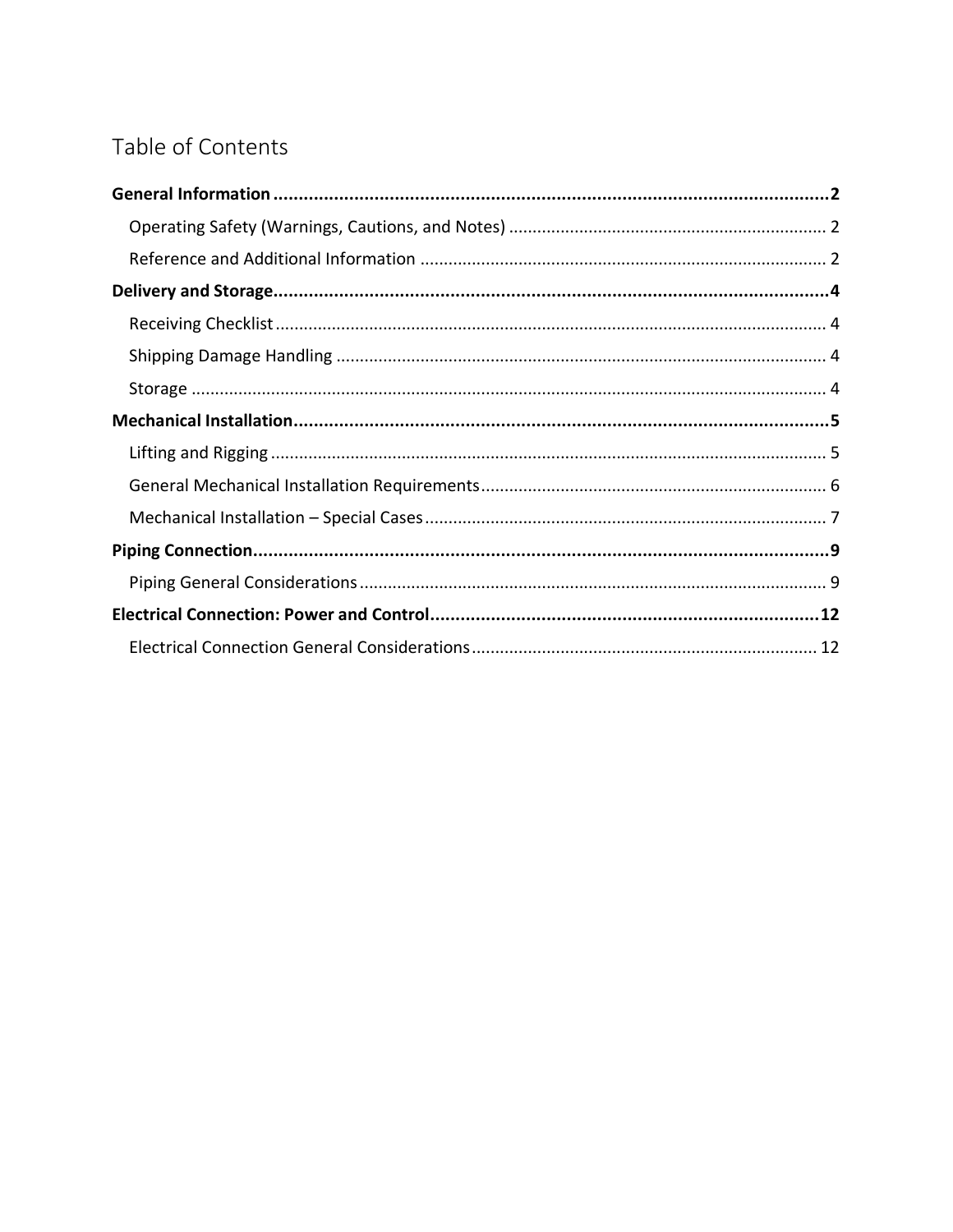

# <span id="page-2-0"></span>General Information

This manual provides basic information about various installation aspects of the applicable equipment and its additional and auxiliary systems and devices.

Important information regarding operation and maintenance of said equipment is normally provided with the equipment and can also be obtained from the manufacturer (see **Contact Us** below).

# <span id="page-2-1"></span>Operating Safety (Warnings, Cautions, and Notes)

#### **FOR YOUR SAFETY: READ BEFORE PERFORMING ANY INSTALLATION OR OTHER TASKS!**



Only qualified technicians should install, operate, maintain or service mechanical equipment! Make sure to read this manual before performing any installation tasks to familiarize yourself with the equipment as well as with any potential hazards. Always exercise caution!

#### **Beware of chemicals!**

Equipment may contain water/glycol mixtures  $-$  refer to equipment data for more details.

The following warnings, cautions, and notes appear throughout this manual and referenced documentation whenever special care must be taken to avoid potential hazards that could result in equipment malfunction or damage, personal injury, or death.

# **WARNING**

Indicates a potentially hazardous situation which could result in serious injury or death if handled improperly.

# **CAUTION**

Indicates a potentially hazardous situation which could result in moderate injury or equipment damage if handled improperly.

#### **Note**

Indicates a situation that could result in equipment damage or improper/ineffective operation if handled improperly.

## <span id="page-2-2"></span>Reference and Additional Information

For safe, efficient and problem-free operation, it is critical to handle the equipment and related systems and components properly at each step - from receiving and storage to installation and start up. Relevant information can be found in the respective documents (**Operation and Maintenance Manual** etc.) provided with the equipment.

**WARNING!** Any work (installation, start up, service, maintenance, repair, etc.) on any mechanical equipment must be performed in accordance with respective manufacturer recommendations as well as submittal documentation, local Codes and Regulations, and appropriate field practices. Failure to do so could result in personal injury, equipment damage or malfunction, and will void equipment warranty. Only qualified and properly trained individuals should perform tasks on this equipment.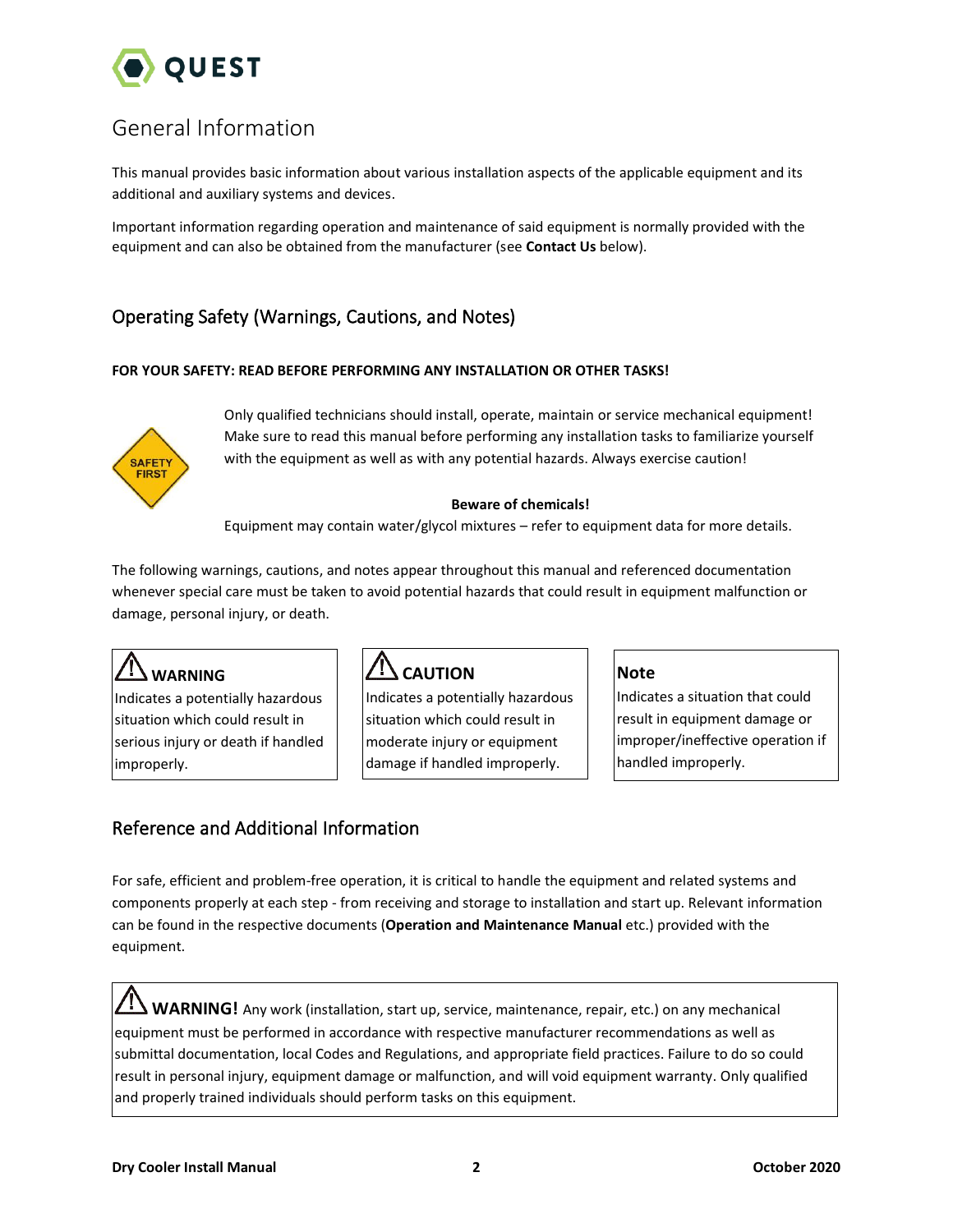

### **Warranty**

The manufacturer standard warranty statement can be found in the **Operation and Maintenance Manual,** provided with the equipment (also could be requested from the manufacturer).

#### **Attention: Warranty Conditions and Coverage.**

**NOTE.** The equipment is provided with comprehensive conditional warranty coverage. Any warranty work sought to be reimbursed must be approved by the manufacturer **Customer Support Team** prior to work commencing. Installation, start up, maintenance etc. are not within warranty scope. Refer to the manufacturer standard warranty statement for more details on warranty conditions, scope and coverage.

Contact Us

Quest [QuestClimate.com](http://questclimate.com/)

#### *For immediate assistance:*

Phone: 1-833-327-2447 (Canada), 1-877-420-1330 (USA)

### *For unit commissioning, miscellaneous inquiries, parts requests and warranty:*

Email: [Service@QuestClimate.com](mailto:Service@QuestClimate.com)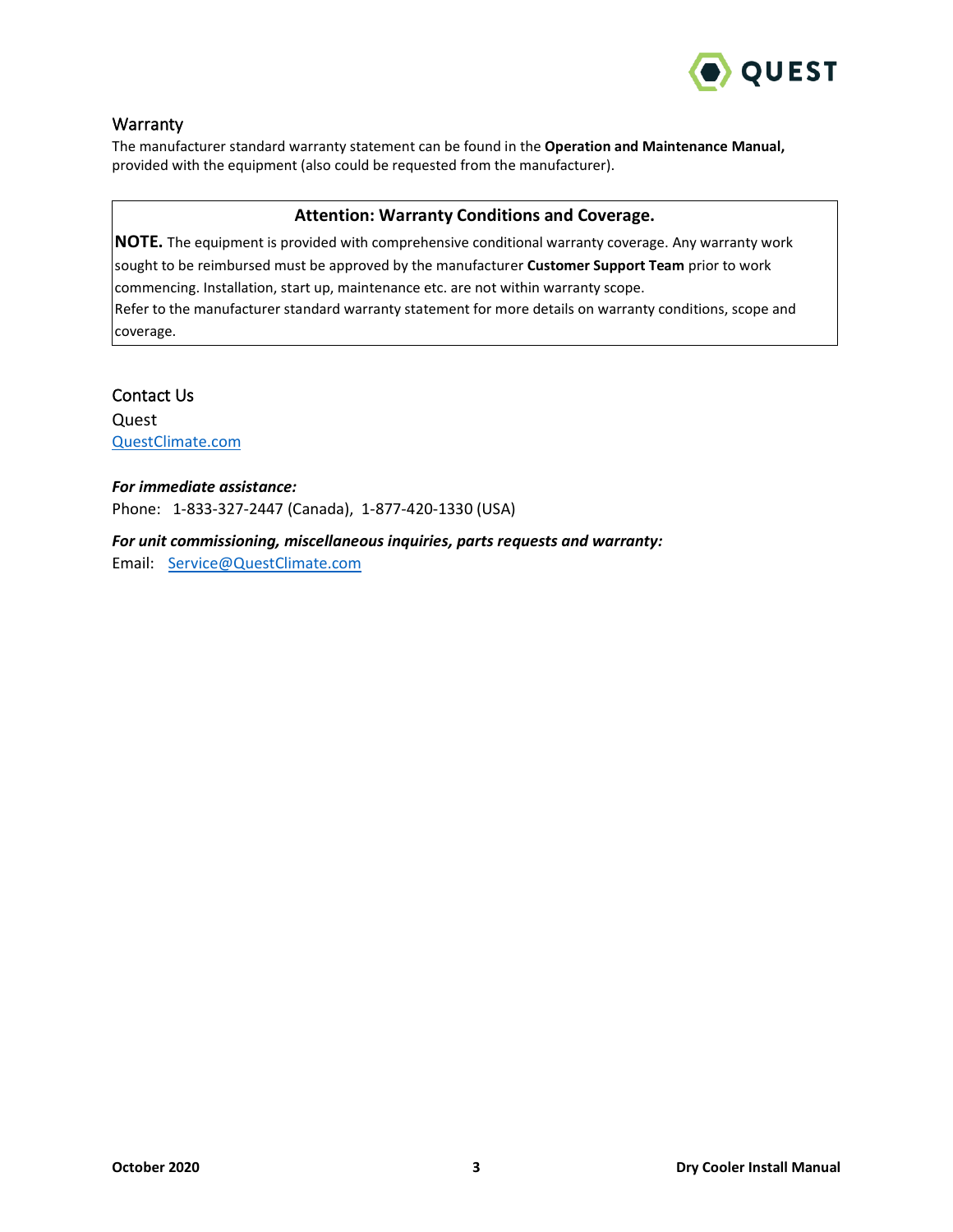

# <span id="page-4-0"></span>Delivery and Storage.

# <span id="page-4-1"></span>Receiving Checklist

It is highly recommended to thoroughly check for both visible and concealed damage upon the equipment arrival and before signing the receiving papers.

#### As applicable:

- $\checkmark$  Visually inspect exterior of the equipment for damages (scratches, dents, missing elements, etc.)
- $\checkmark$  Verify the proper operation of latches and hinges on all access doors and panels
- $\checkmark$  Inspect all coils for damage to the fin surface coating, headers or coil connections
- $\checkmark$  Inspect the fan housings for any foreign objects
- $\checkmark$  Inspect and test all piping for possible shipping damage
- $\checkmark$  Check the tightness of bolts, screws and other fasteners

## <span id="page-4-2"></span>Shipping Damage Handling

Manufacturer standard shipping term is FOB (freight on board), meaning that the equipment belongs to the customer as soon as the delivery truck leaves the factory.

**Note:** manufacturer is not responsible for any shipping damage. Should the equipment arrive damaged, follow the instructions below to resolve the situation. Delivery cannot be refused on the basis of shipping damage.

#### **Shipping Damage Handling Instructions:**

- $\checkmark$  Note the damage in detail on the freight bill and bill of lading.
- $\checkmark$  Take clear photographs of the damaged components, areas, portions of the equipment etc.
- $\checkmark$  Obtain a claim form from the carrier, fill it out, and return it promptly. Report all claims of shipping damage to the carrier immediately and coordinate a carrier inspection if necessary.
- Contact manufacturer Customer Support team (see **Contact Us** above) to notify of the noted damage.
	- o Have the equipment serial number on hand to provide to Customer Support. The serial number can be found on the equipment's main label or bill of lading.
	- o **Note**: it is the receiver's responsibility to provide reasonable evidence that damage was not incurred after delivery.
	- o Do not attempt to repair the equipment without consulting with manufacturer Customer Support team.

### <span id="page-4-3"></span>Storage

- Shipping protection material is provided by the manufacturer for shipping purposes only!
- If long-term storage is required, warranty aspect should be considered. Refer to the **Warranty** section of **Operation and Maintenance Manual** for more details. Please contact manufacturer should there be any questions.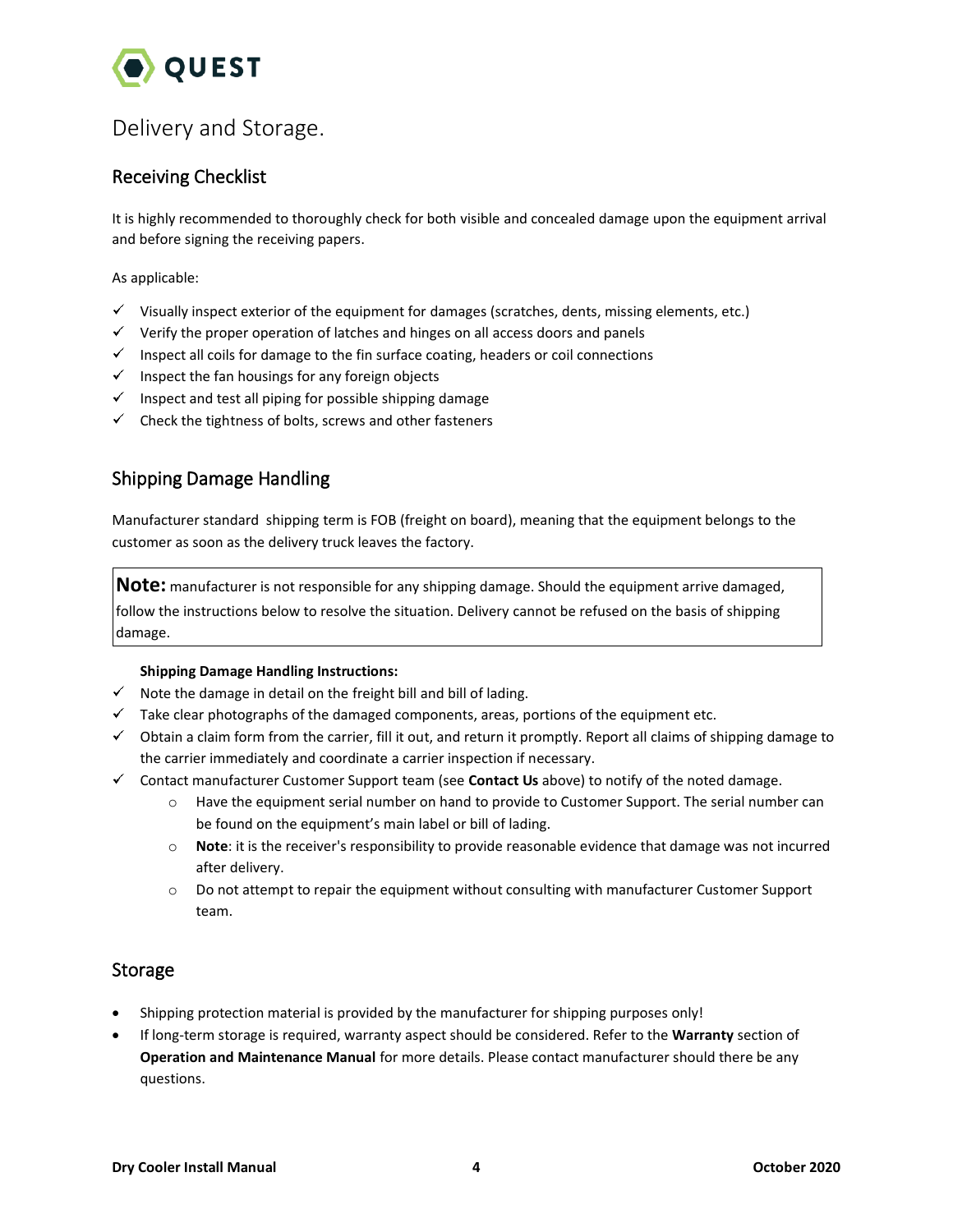

# <span id="page-5-0"></span>Mechanical Installation

 $\triangle$  **WARNING!** All work must be done by qualified personnel in accordance with local and national Codes, Standards and Regulations as well as respective design and submittal documentation and manufacturer recommendations.

**CAUTION!** Obtain all necessary documentation (manufacturer manual(s), submittal documentation, drawings, etc.) and familiarise yourself with it before performing installation or any other related tasks.

# <span id="page-5-1"></span>Lifting and Rigging

**WARNING!** Lifting and rigging must be done by trained professionals in accordance with proper lifting techniques and safety procedures. Proper lifting machinery and tools and safety equipment (PPE) must be used.

Improper lifting may cause equipment damage, serious injury, or death. Manufacturer is not responsible for the improper use of lifting equipment or improper lifting practice.



- $\checkmark$  Use spreader bars for lifting to prevent equipment damage.
	- o Spreader bar usage/positioning, shown on Pic. E.1, is only an example! Determine spreader bar set up (configuration, cables location/positioning etc.) based on the particular equipment to be lifted.
	- o Use equipment lifting brackets at the base frame.
- $\checkmark$  Each of the lifting cables (chains or slings) must be capable to support the weight of the entire equipment.
- $\checkmark$  Determine the approximate centre of gravity before lifting. See equipment design drawings in the submittal documents for the total weight and weight distribution.
- $\checkmark$  Lifting cables (chains or slings) may not be of the same length. Adjust as necessary for an even lift.
- $\checkmark$  Do not lift equipment in windy conditions.
- $\checkmark$  Do not raise equipment overhead with personnel below.
- $\checkmark$  Test lift the equipment 24 inches to verify proper operation of lifting machinery and positioning of lift points such that the lifted equipment is level.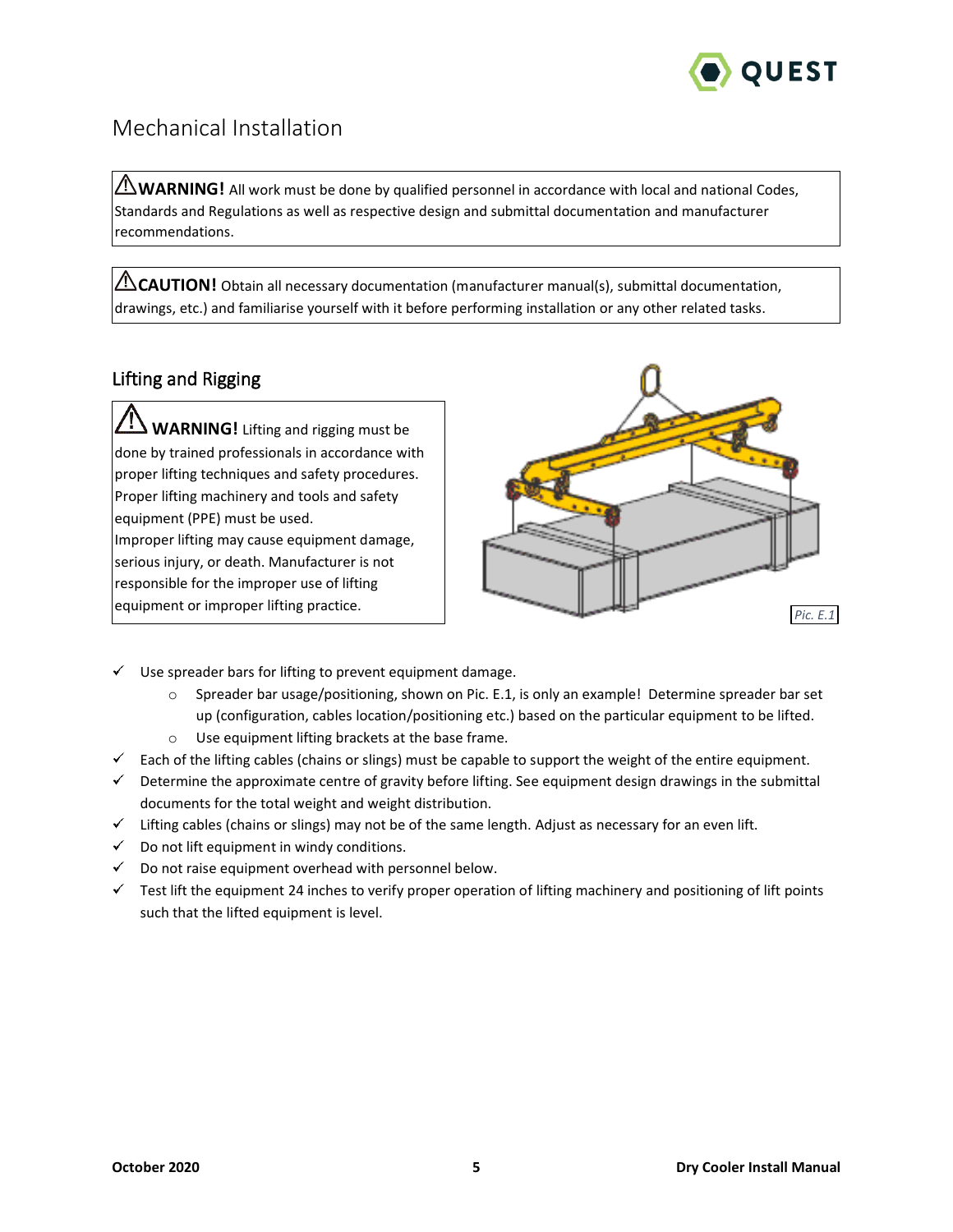

## <span id="page-6-0"></span>General Mechanical Installation Requirements

Equipment should be installed in accordance with respective local Codes and Regulations as well as applicable submittal documentation.

**NOTE.** For equipment-specific data (dimensions, clearances, accessibility, etc.) refer to equipment submittal documentation, **Operation and Maintenance Manual**, and equipment labels and stickers.

### General Placement of the Equipment

- $\checkmark$  Equipment must be installed on a firm, levelled surface, with provision for vibration absorption.
- **Service and operational clearances** to the equipment must be always maintained:
	- o Access to ALL doors, panels, covers, valves, disconnects etc. must not be restricted. Some installations may require cat-walks or other means of access to otherwise restricted side of the equipment.
	- o *General Clearance*: *up to 36"* all around and *up to 96"* above fan(s) for proper operation, service and maintenance (for equipment-specific data, refer to respective submittal documentation).
	- o Equipment *installed in a pit* (surrounded on all four sides by walls, structures, etc. see Pic. E.2):
		- Avoid such installation as much as possible!
			- If such installation cannot be avoided, the following must be maintained:
				- the *min. clearances* must be increased to *double width of the equipment* all around;
				- *surrounding structures' height* must *not exceed the height of the equipment*.
- **Anchor** (secure, fasten etc.) light-weighted equipment to the horizontal mounted surface (concrete pad etc.).
	- o This applies mostly to NG series fluid coolers models NG-Z, NG-V-01, NG-V-02, NG-V-11 and NG-V-12.



*NOTE*: distance between the fluid cooler and the other equipment it serves affects the connecting *pipe line set* (length, size etc.). Consider it prior to finalizing the placement of the equipment! Before placing the equipment, ensure that resulting pipe set selection (length, diameters etc.) are acceptable.

**NOTE.** *Do NOT exceed distance limitation between the fluid cooler and equipment it serves* – it may result in equipment incorrect operation and/or failure. Before finalizing the fluid cooler placement/location, refer to respective equipment data (including submittal documentation) and *Equipment Piping* chapter of current manual (see further). Contact the manufacturer if needed.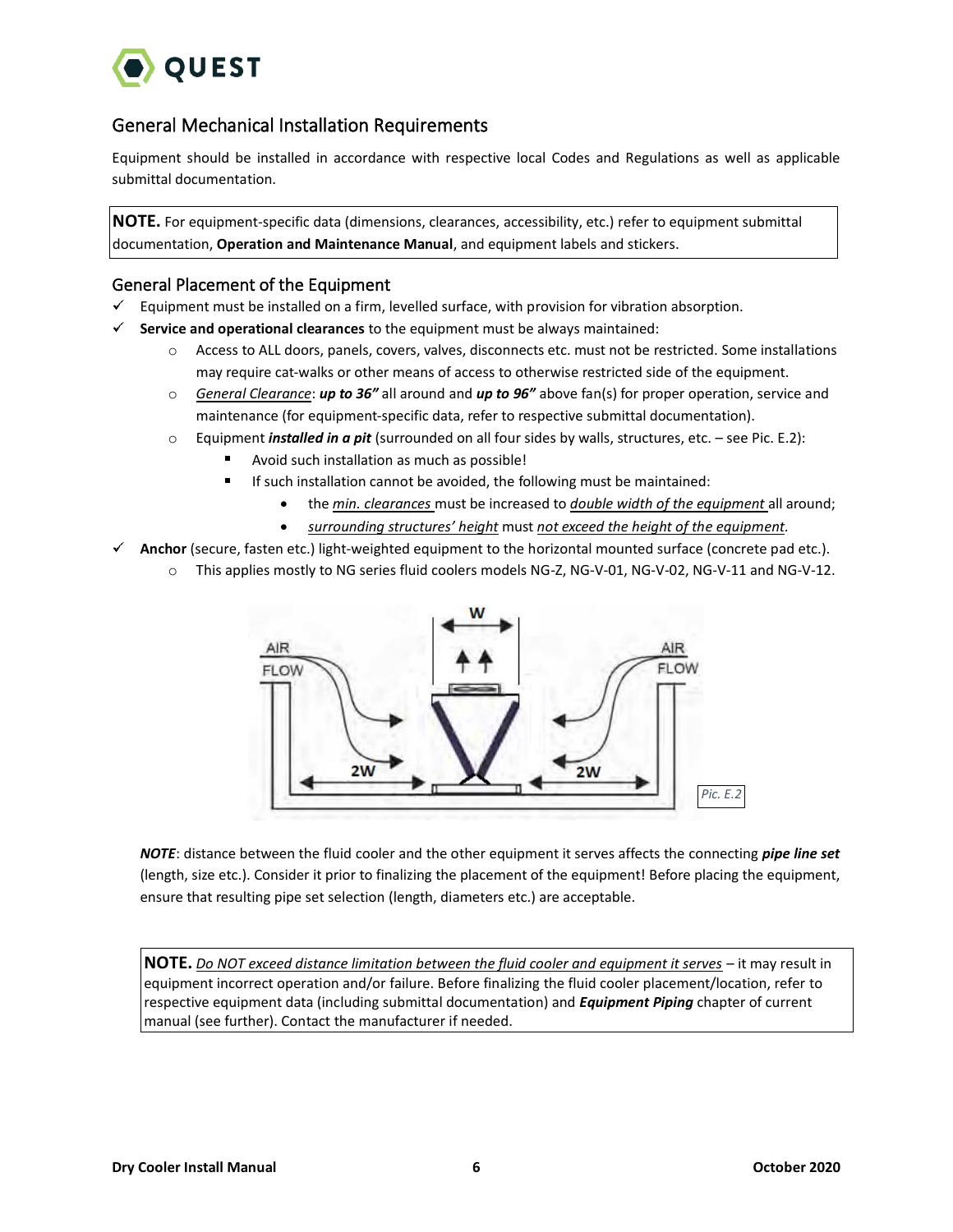

## <span id="page-7-0"></span>Mechanical Installation – Special Cases

The placement requirements outlined above apply to all models of NG series fluid coolers.

### Model NG-Z Fluid Coolers' Mounting/Support Set Field Assembly

The **NG-Z** model fluid coolers can be provided in vertical or horizontal airflow configuration and may require field assembly of respective mounting/support set (legs):

*Vertical airflow configuration (for mounting on a horizontal surface such as ground, roof, etc.)* – see Pic. E.3:

- $\checkmark$  Uncrate/unwrap the equipment and legs.
- $\checkmark$  Install the four provided legs (a) onto the equipment (leg is to be placed inside in the corner)
	- o Double cooler (b) would have six legs provided place two additional legs in the middle refer to picture.
- $\checkmark$  Align all four holes in each leg and equipment corner and attach legs with provided bolts, washers (legs have factory-installed nut-certs); tighten all bolts.
- Ensure that the cooler is levelled and firm; affix the legs to the surface (concrete slab, etc.); anchors/fasteners for surface mounting are NOT included.



*Pic. E.3*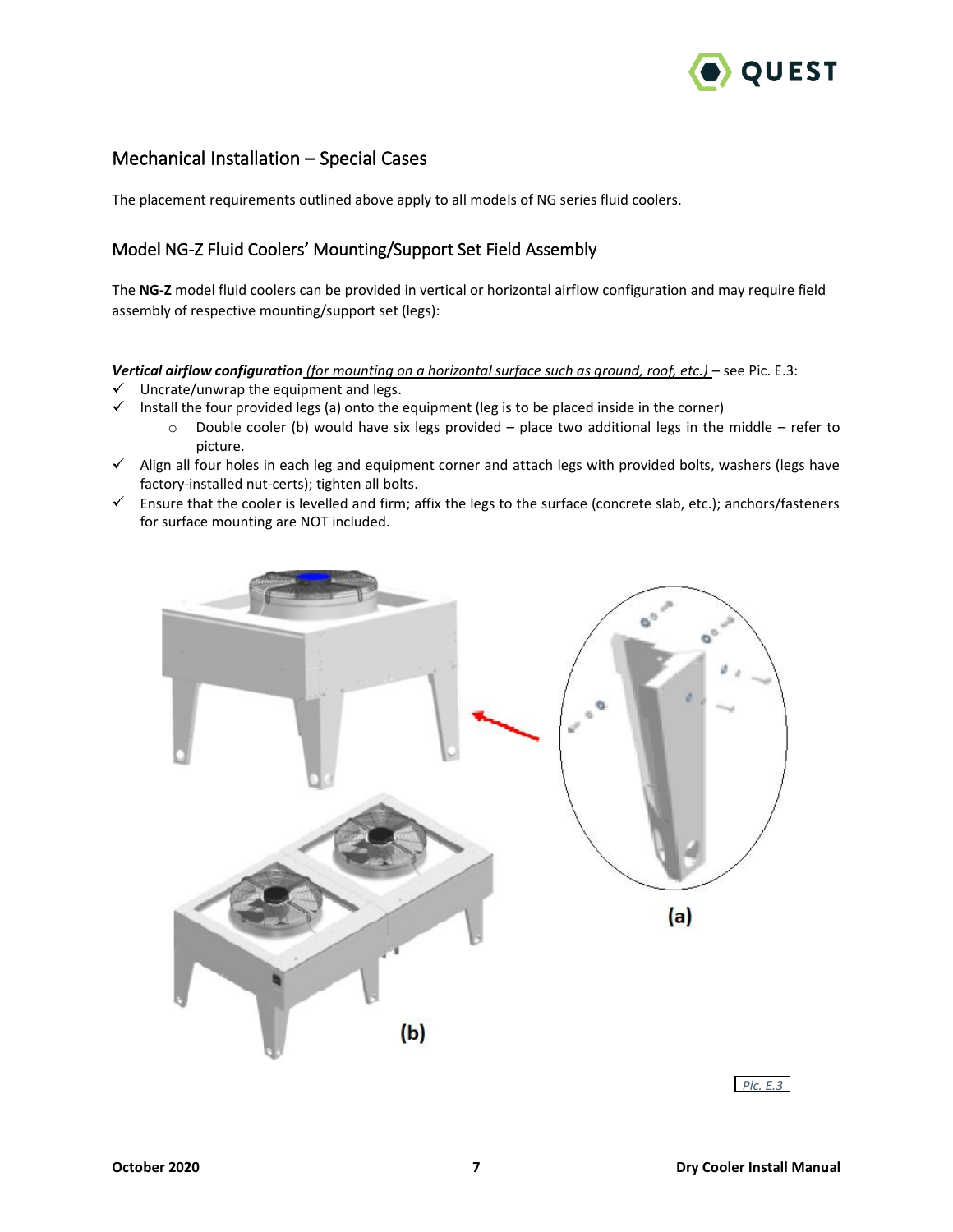

*Horizontal airflow configuration (for mounting on a vertical surface such as wall etc)* - see Pic. E.4. In this case, use the same mount kit as above. Note that the mount legs are assembled slightly differently.

- $\checkmark$  Uncrate/unwrap the equipment and mounting kit.
- Assemble left and right mount legs as shown with provided bolts, nuts, and washers (except for joint point (a) it must be bolted to the cooler box)
- $\checkmark$  Align respective holes in cross-piece (b) and the holes in the equipment and attach them with provided bolts, nuts, and washers.
- $\checkmark$  Attach rear support braces to the cooler with provided self-tapping screws (d)
- $\checkmark$  Ensure that the assembly is straight, square, and sturdy; tighten all bolts.
	- o Ensure that the cooler is levelled and firm; affix mount legs footings to the surface (wall, etc.); anchors/fasteners for surface mounting are NOT included.



# **ATTENTION!** Cooling Fluid Lines Sweating!

Under certain conditions (namely – *when the cooling fluid lines' outer surface drops below dew point of the surrounding air, particularly inside the facility*), said lines may "sweat" as condensation forms on their surface. Should this occur, it is recommended to insulate the piping to prevent condensation.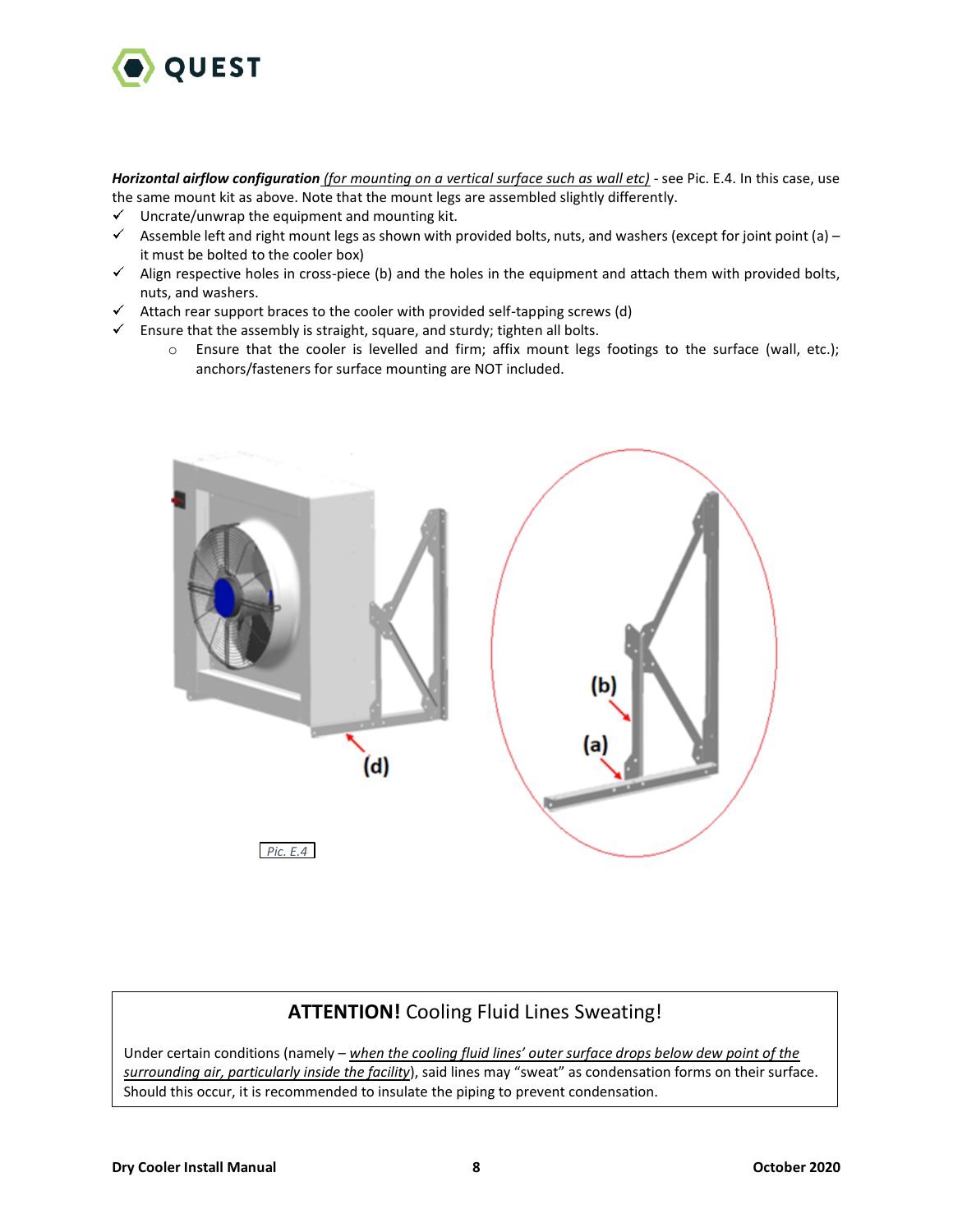

# <span id="page-9-0"></span>Piping Connection

WARNING! All work must be done by qualified personnel in accordance with local and national Codes, Standards and Regulations as well as respective design and submittal documentation and manufacturer recommendations.

**CAUTION!** When connecting the equipment to external mechanical and electrical systems, refer to submittal documentation and equipment labels and stickers for piping connection details.

# <span id="page-9-1"></span>Piping General Considerations

- Refer to the equipment main label and stickers at lines/piping termination to verify respective *connecting lines' sizes, flow directions* (IN/OUT) and *media type* (water, glycol/water mixture and ratio etc.)
	- o Flow direction stickers at respective piping stubs refer to the equipment it's attached to: **IN** media (water, glycol etc.) **entering** the equipment, **OUT – leaving** the equipment.
	- o Select the line/piping size based on the equipment documentation (labels, drawings, etc.). Note that diameters of the piping stubs/connections may be different from the required line size.
- Use proper *materials* and *pipe joining methods*, respective to given system (system media, pressure, etc.).
- Use proper *installation field practices* and *Code(s) requirements* (proper piping support, no pipe-to-edge contact, grounding/bonding, insulation, pressure testing, charging/filling, etc.)
- As/where needed, ensure that proper *isolation* and *balancing* means (valves, circuit setters, etc.) are in place.
- Provide proper means for *priming* (filling), *draining* and *aerating* (bleeding the air from the system): install automatic air bleeding valve(s) at each local top point of the system and drain/priming valves at the lowest point(s) of the system.

### Line Set Selection and Sizing

- Refer to fluid cooler (and/or equipment it serves) data (main label etc.) for line set *typical diameter* (both lines, supply and return, are normally of the same size).
	- o *Typical* line set *diameter* accounts for system proper operation if line set *total equivalent length* does not exceed (approx.):
		- $\blacksquare$ 200' – for NG-V-02 fluid cooler model\*
		- $\blacksquare$ 300' – for NG-V-12 fluid cooler model
		- 450' for other fluid cooler models
	- $\circ$  If the total equivalent length exceeds above value, the line set diameter must be increased to next size (e.g., step up diameter from 1  $\frac{1}{2}$  to 1  $\frac{1}{2}$ ). Contact the manufacturer for more details, if needed\*\*.

\* in some cases, *NG-V-02 fluid cooler model may accommodate higher total equivalent length with typical diameter – contact the manufacturer for details.*

\*\* *typically, the fluid cooler is either provided with the pump package or serves the equipment, equipped with its own pump, therefore no additional pump is needed. However, in some cases additional pump may be required. Contact the manufacturer if needed.*

• Standard recommended pipe and fitting materials are PVC, steel and copper. Other materials may also be suitable – refer to material applicability according to given application (system media, max working pressure, temperature, etc.).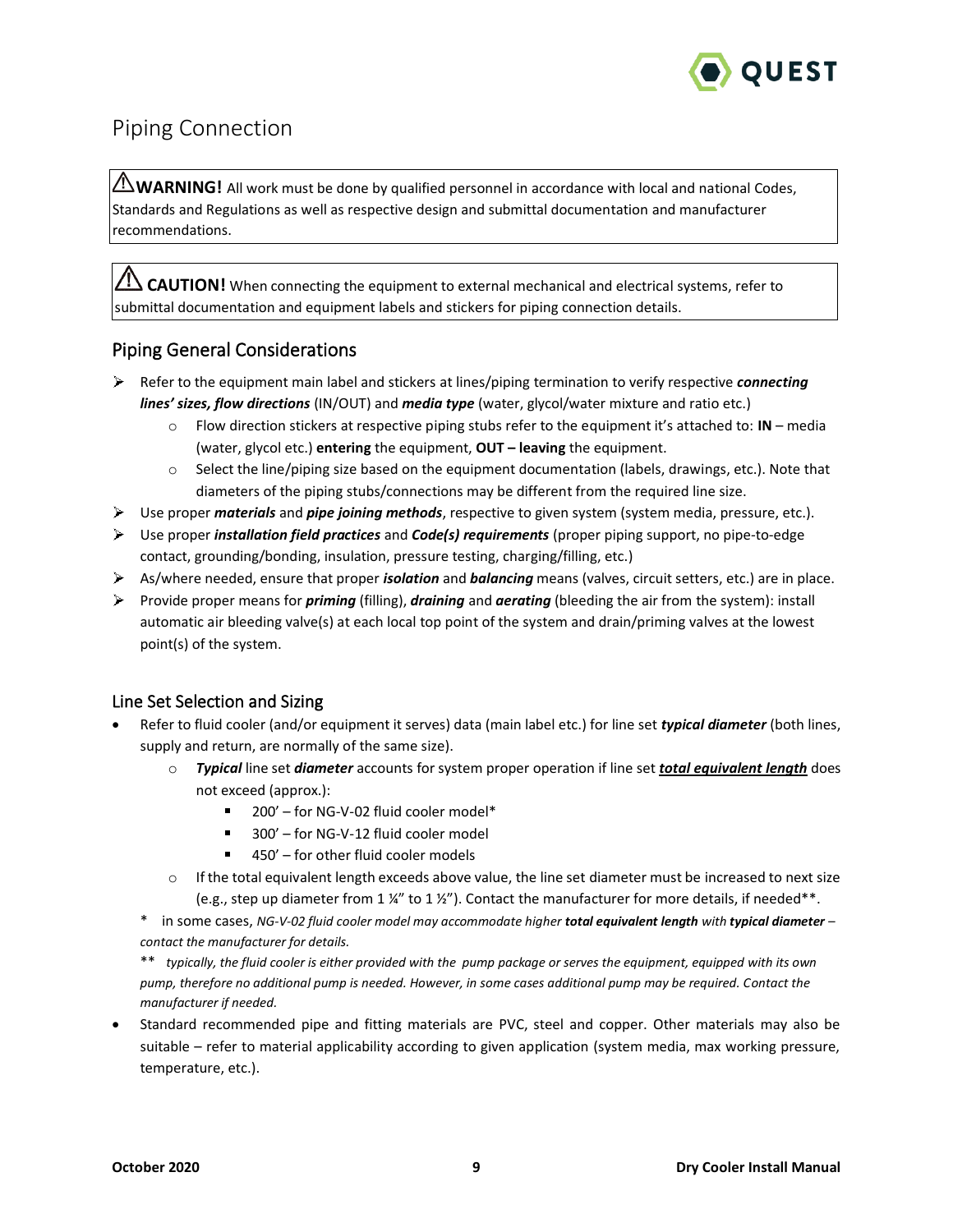

### Piping

- $\checkmark$ Ensure proper piping support and bracing is in place – fluid cooler pipe terminations do not provide structural support for pipe line set.
- $\checkmark$  Follow proper piping practices (cleaning, sanding, reaming, wet-ragging during soldering, etc.) and bonding methods, respective to pipe and fittings material (soft soldering, gluing, etc.).
- $\checkmark$  Install valves/devices to isolate, drain, charge and remove the air from the fluid cooler and line set.
	- o Fluid cooler typically is not provided with isolating valves – install as needed.
	- o Install drain/charge valve(s) at the lowest point(s) of the line set and the equipment; install air bleeding valve(s) at the top point(s) of the line set (see Pic. G.1(A) and (B)); fluid cooler would typically have drain/charge valves installed at their lowest point(s).
	- o Pump package (if fluid cooler is equipped with or provided separately with one) typically includes pump with pressure gauges and expansion tank; otherwise – determine, if the circuit requires expansion tank and other devices.

Pic. G.1 (A) shows typical piping schematic for single fluid cooler serving *single system/cooling circuit*. Piping schematic for single fluid cooler serving *multiple systems/cooling circuits* is shown on Pic. G.1 (B).

*NOTE*: the given schematics are *example only* - the design, provision and installation of actual fluid cooler piping is not manufacturer's responsibility and is to be done by a third party. **Pic. G.1 (A)** 



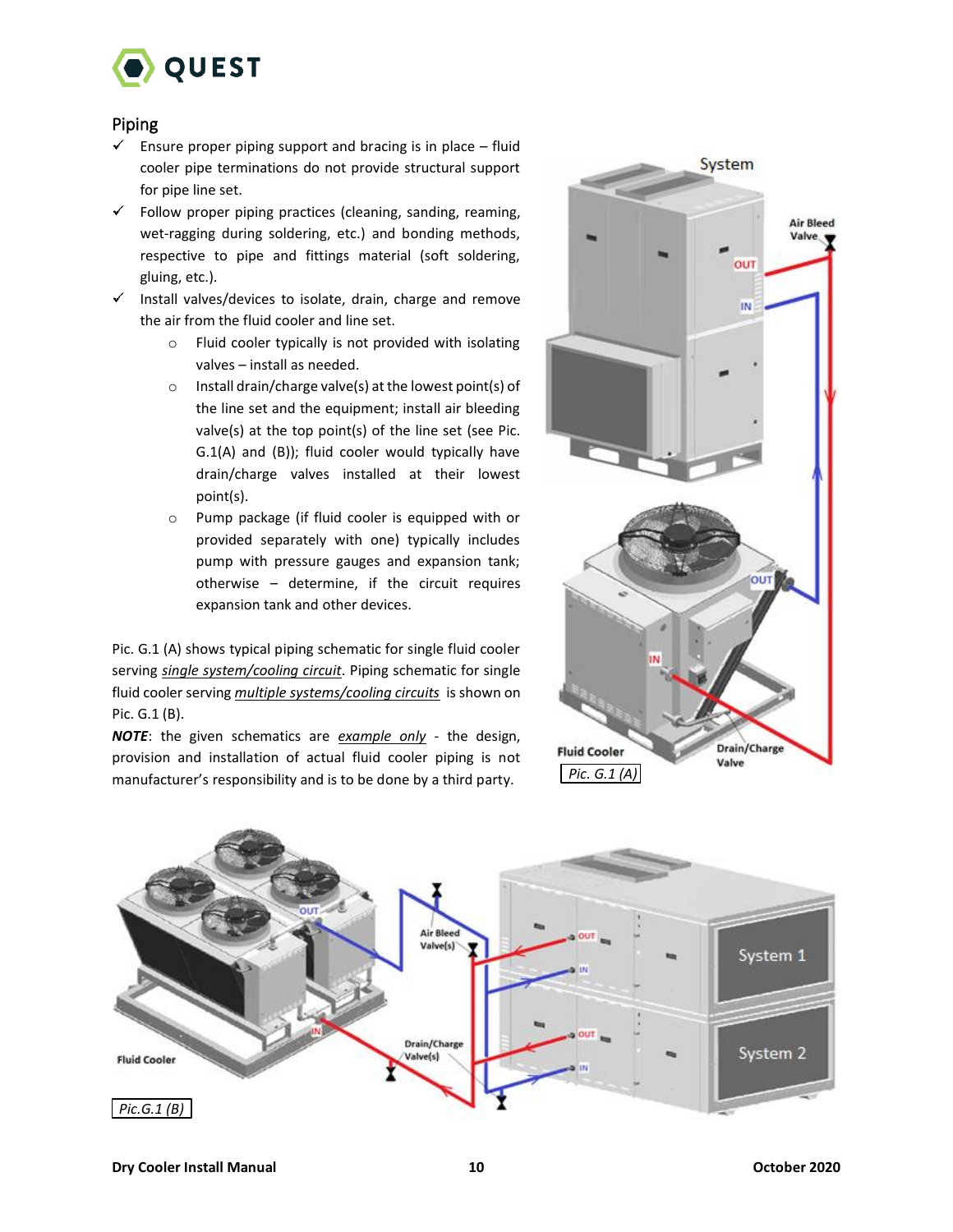

### Pressure Testing and Charging

- Refer to the fluid cooler (and/or equipment it serves) data (main label, submittal documentation etc.) for *operating pressure* and *cooling media* selection.
	- o One of the typical media is a mixture of food grade *propylene glycol* (with rust inhibitors added) and *distilled water* is used as a cooling fluid. The mixing ratio is typically *30-35% glycol*; however, a higher glycol concentration (e.g., 50%) could be used for northern application  $-$  refer to the equipment submittal documentation.
	- o To calculate approximate (!) Total System Volume (amount of fluid required for system charging), add *Internal Fluid Cooler Volume* (see submittal documentation) to *Line Set Volume* (calculate based on the used pipe diameter and line set actual length). Increase calculated Total System Volume by 3-5% - final charge of the system would be determined during the charging (see below).
- Charge system at its lowest point and bleed the air out at the system top point(s); depending on the circuit configuration, charging at multiple lowest points (at fluid cooler and the equipment it serves) may be required.
	- o Use a separate *charging pump*. The fluid cooler pump(s) (if present) are selected/designed to maintain fluid circulation and not be used for charging. Ensure fluid is clean, free of any debris etc.
	- o Ensure thorough air removal from the circuit airlocks will prevent system from operating properly.
	- $\circ$  Ensure that static pressure at the highest point of the system is at least 15-20 psi. Verify it after bleeding all the air from the system.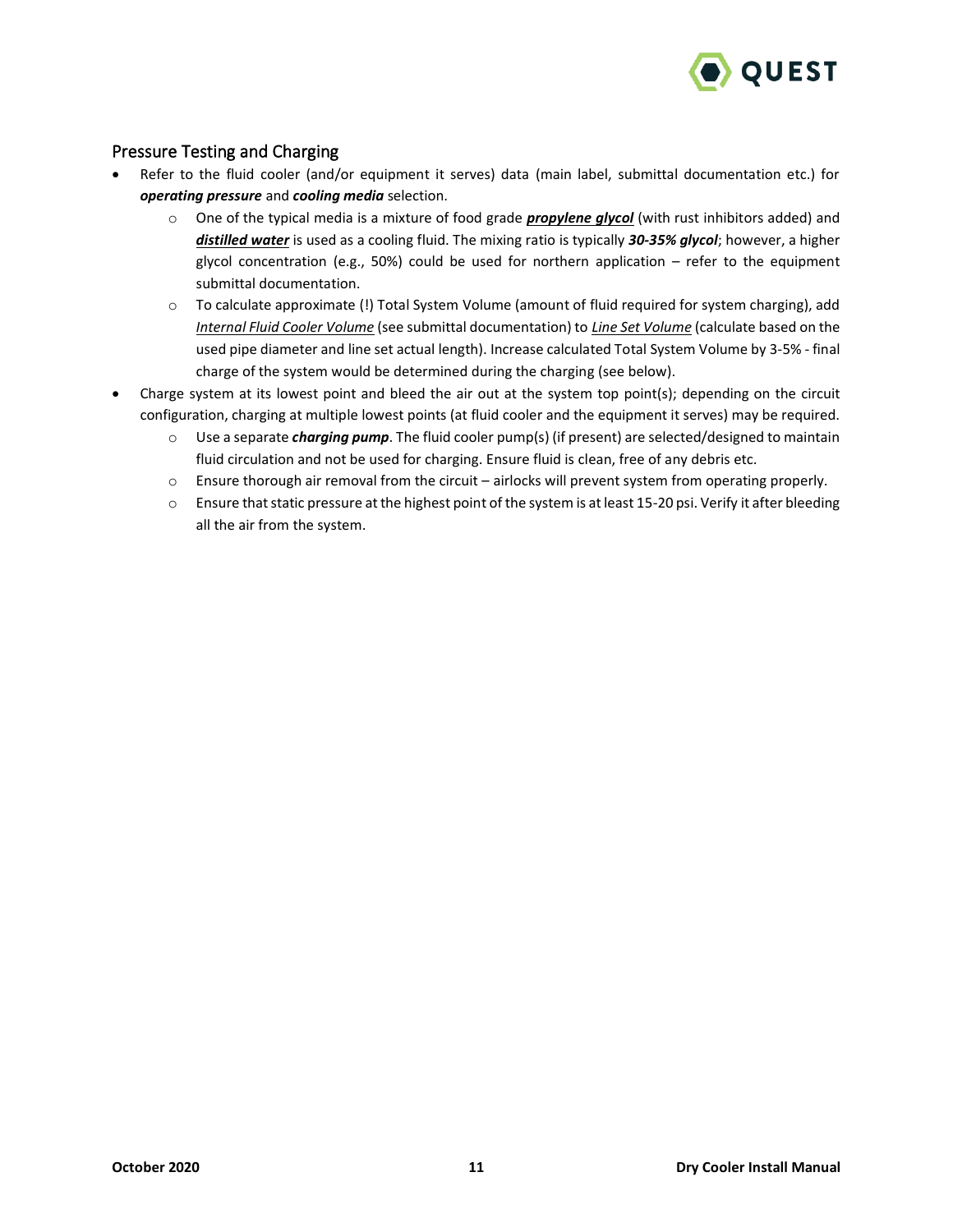

# <span id="page-12-0"></span>Electrical Connection: Power and Control

 $\bigtriangleup$  **WARNING!** All work must be done by qualified personnel in accordance with local and national Codes, Standards and Regulations as well as respective design and submittal documentation and manufacturer recommendations.

**WARNING!** Refer to equipment electrical data (provided via main label, submittal documentation etc.) as well as equipment labels and stickers for selecting proper wire gauges, other electrical apparatuses and wiring connection details.

**CAUTION!** Use **copper** conductors only. Equipment electrical and control terminals are not designed to accept other types of conductors. Use of aluminium or other wiring may result in galvanic corrosion and/or overheating that may cause equipment malfunction and/or failure and would void the warranty.

# <span id="page-12-1"></span>Electrical Connection General Considerations

- $\triangleright$  Select power supply wire gauge and, as/when needed, external power apparatuses (disconnects, breakers, etc.) according to equipment electric data (MCA, MOP, etc.), provided on the main label, as well as respective local and national codes and regulations.
- $\triangleright$  Equipment is provided with its respective wiring diagrams, depicting equipment internal wiring and terminals for external connection (power supply, control terminals, etc.) – refer as needed.
- Properly seal all penetrations made/used in the equipment panel/junction box. Failure to due so may result in water/humid air infiltration that could lead to equipment's electrical apparatuses malfunction or damage.
- $\triangleright$  Ensure that all metal shards and filings are swept to avoid possible corrosion or damage to electrical components. Ensure that wires are properly protected/isolated from the equipment cabinet sharp edges, hot surfaces, etc.

### Equipment Main Power Connection

- Connect main ('high") power for the equipment to its disconnect (**a**) (if equipped with one see Pic. H.1) disconnect would be factory-wired to the PDB (power distribution block) (**c**) directly; if equipment does not have disconnect, connect power to the PDB (**c**), located in the main electric panel (**b**).
	- o Multi-"V" fluid coolers would have multiple factory-wired electic panels (**f**) all panels would be connected in parallel; only one dedicated (main) panel to be used for external power connection.
	- $\circ$  If fluid cooler is equipped with pump package(s), said package would be typically factory-wired power for the pump would be brought from respective electic panel of each "V" block.
- $\triangleright$  Verify that proper voltage and number of wires (single -phase Vs three-phase see Pic.) are connected to the equipment – refer to the equipment main label and submittal documentation.

**NOTE:** Typically, fluid cooler wiring diagrams, depicting both, high power and control wiring, is attached to the inner side of main electric panel cover. Refer as needed.